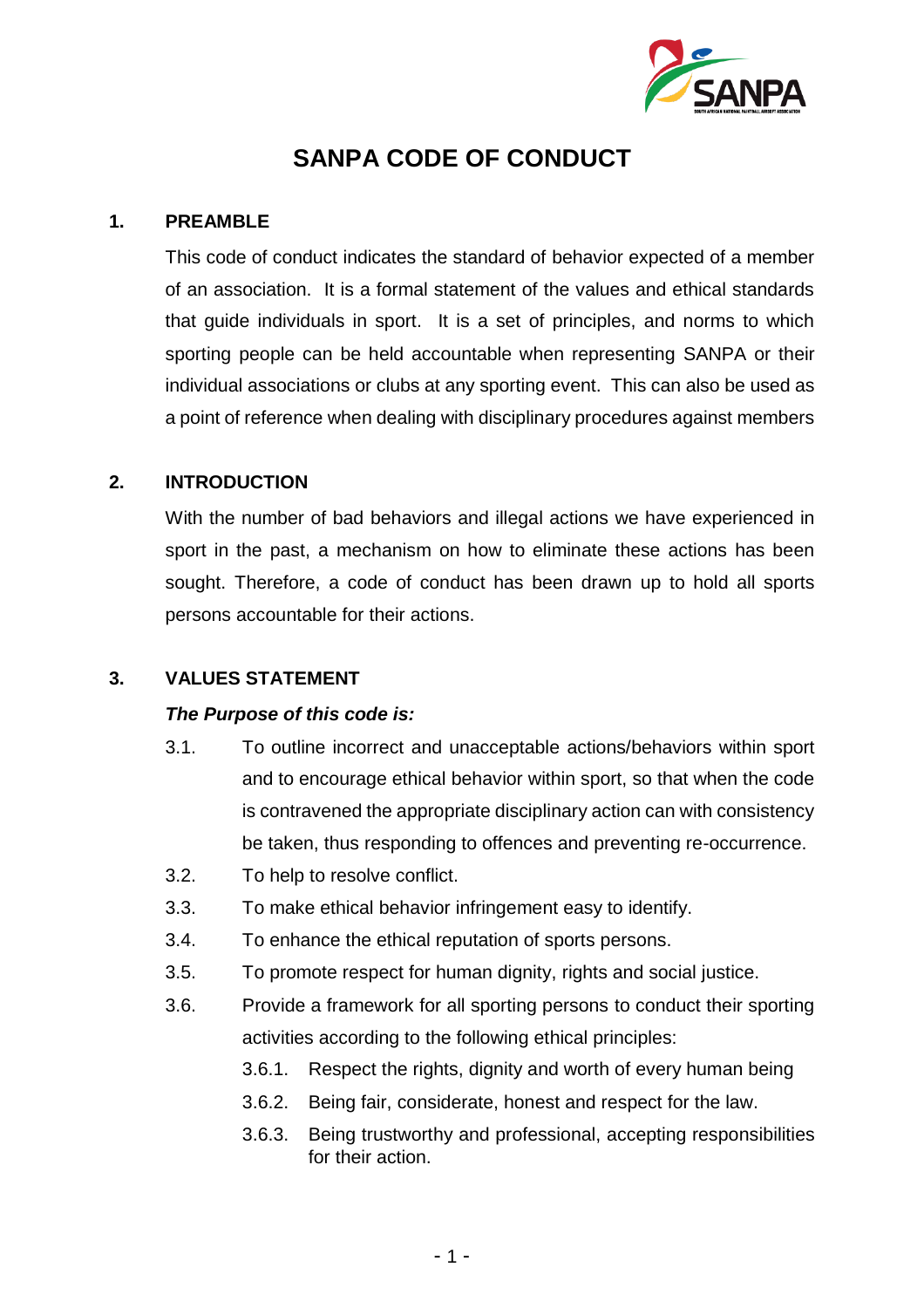

- 3.6.4. Refraining from any racial, gender, verbal, physical or emotional abuse or harassment.
- 3.6.5. Always making a positive contribution and refraining from destructive criticism.
- 3.6.6. Always acting in the interest of South African sport.

# **4. APPLICABILITY**

- 4.1. The code shall apply to any and all participants/players who participate / attend any competition/event, which is held under the auspices of SANPA event, or any of the associations, which are members of, or affiliated to the relevant federation.
- 4.2. The code shall apply to any administrator involved in the administration of the relevant sport at any level within South Africa and who thereby falls under the auspices of that relevant SANPA.
- 4.3. The code shall apply to any coach involved in coaching a team/individual for any event/competition, which falls under the auspices of the SANPA.
- 4.4. The code shall apply to any technical official involved in officiating or training at any event/competition which falls under the auspices of the **SANPA**

## **5. SUCCESS OF A CODE OF CONDUCT**

## *This code of conduct can only be successful if:*

- 5.1 The athletes, officials, coaches and administrators familiarize themselves with the content of the Code.
- 5.2 SANPAs and member organizations frequently refer to the Code of Conduct for guidance.
- 5.3 The code of ethics is included/captured in the SANPA's rules/constitution.
- 5.4 Anyone who fails to conform their conduct to the following code of conduct will be subject to disciplinary action according to their relevant federation's constitution or disciplinary procedures.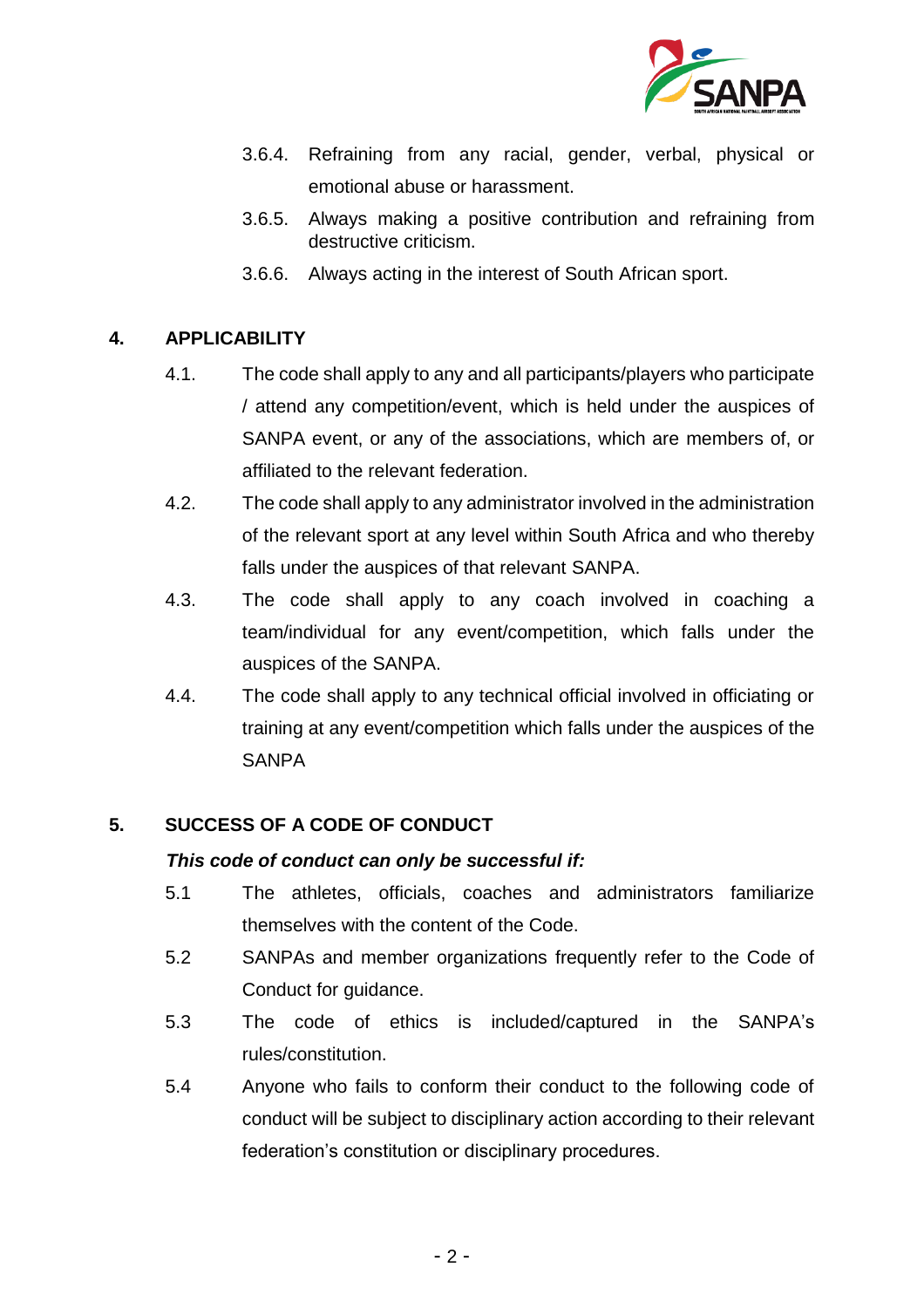

# **6. BEFORE GOING AGAINST THE CODE OF CONDUCT A PERSON**

# **SHOULD ASK THE FOLLOWING QUESTIONS:**

- 6.1 Is it legal and constitutional?
- 6.2 What does the code of conduct say?
- 6.3 How would it look in tomorrow's newspaper?
- 6.4 Does it comply with the federation's rules and regulations?
- 6.5 How does it make me feel?
- 6.6 Is it against the federations or professional standards?
- 6.7 Will it reflect negatively on my federation or me?
- 6.8 Whom else this could affect?
- 6.9 Would I be embarrassed if others knew I took this course of action?
- 6.10 Is there an alternative action that does not pose an ethical conflict?
- 6.11 What would a reasonable person think?
- 6.12 Can I sleep at night?

# **7. ADMINISTRATORS**

### *I pledge to:*

- 7.1 Do my best to ensure that all athletes are given an equal opportunity to participate, regardless of gender, ability or ethnic background.
- 7.2 Discourage any sport program from becoming primarily an entertainment for the spectators.
- 7.3 Ensure that all equipment and facilities are safe and appropriate to the athlete's ages and abilities.
- 7.4 Make sure that the age and maturity levels of the children are considered in program development, rule enforcement and scheduling.
- 7.5 Remember that participation is done for the athletes own sake and ensure that winning is kept in perspective.
- 7.6 Ensure that the code of ethics / fair play is distributed, understood and agreed upon by, coaches, athletes, and officials.
- 7.7 Ensure that coaches and officials can promote fair play as well as the development of good technical skills and encourage them to become certified.
- 7.8 Promote and develop the game by sharing knowledge and experience.
- 7.9 Administer all issues relating to the sport in the best interest of the sport and not for my personal gain.
- 7.10 Educate and ensure high standards of risk management are maintained.
- 7.11 Educate athletes to respect other cultures and beliefs.
- 7.12 Keep athletes and officials updated on protocol of other countries where they may compete.
- 7.13 Conform to my federation's code of conduct.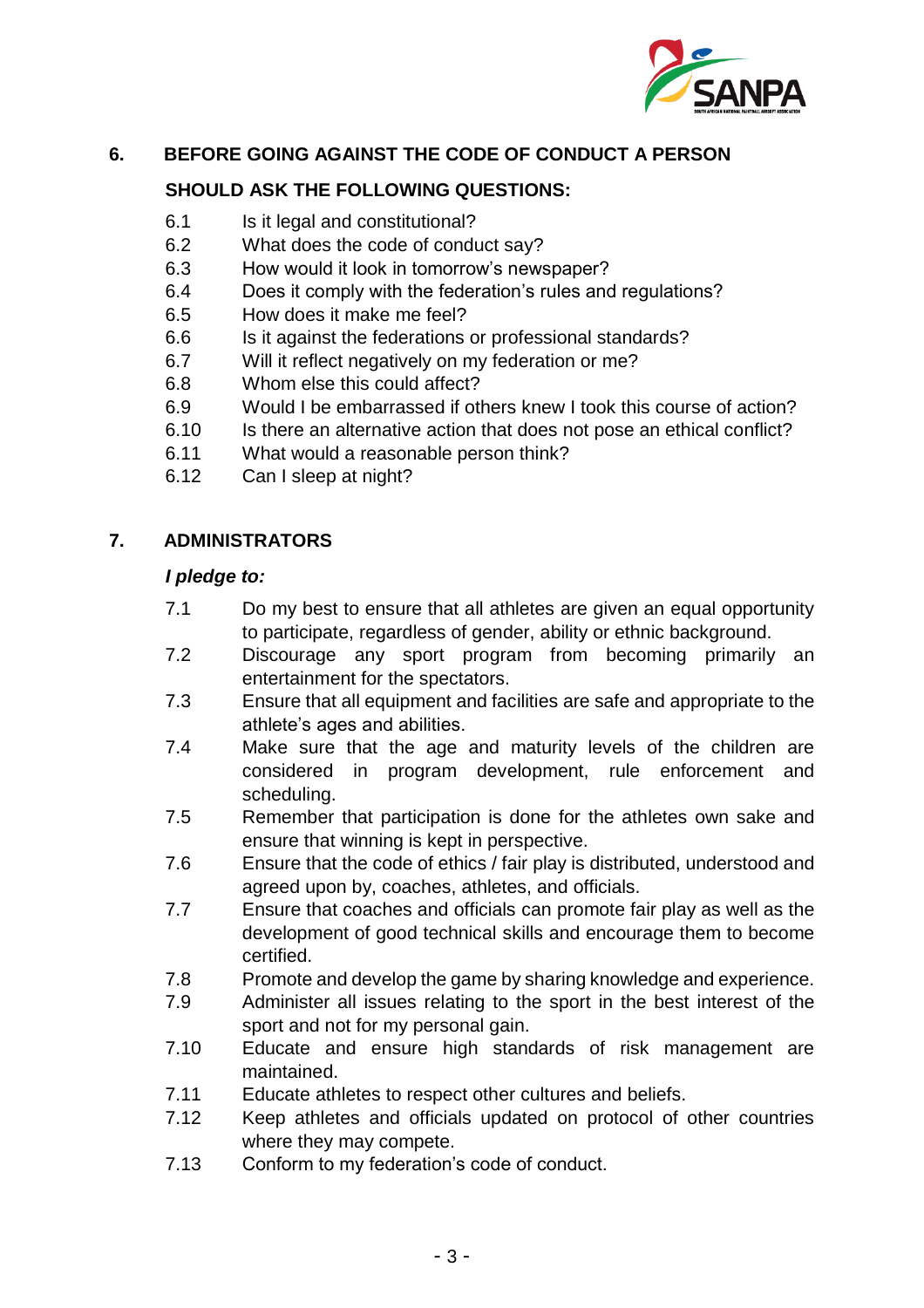

- 7.14 Show common courtesy towards participants/players, other administrators, coaches, spectators, technical officials, press and sponsors.
- 7.15 No administrator shall at any time give, make, issue, authorize or endorse any public statement which will have or design to have, an effect prejudicial or detrimental to the best interest of the SANPAs or sport in general.

## **8. PARTICIPANTS**

### *I will:*

- 8.1 Respect the rules and participate in the spirit of the competition.
- 8.2 Display high standards of behavior that promote a positive image for the sport.
- 8.3 Respect my opponents.
- 8.4 Respect the officials and their decisions.
- 8.5 Be gracious in victory and defeat and remember that winning isn't everything.
- 8.6 Give my team-mates positive inputs and feedback.
- 8.7 Compete fairly.
- 8.8 Refrain from the use of profane, insulting, harassing or otherwise offensive language or behavior on or off the range.
- 8.9 always Strive to maintain a sense of self-control and dignity.
- 8.10 Thank officials and opposing teams after every competition.
- 8.11 Remember to maintain a sense of integrity.
- 8.12 Respect the facilities/equipment.
- 8.13 Do my best to try to be a true team player.
- 8.14 Never advocate or condone the use of drugs or other banned performance enhancing substances.
- 8.15 Reject corruption, drugs, racism, violence and other dangers to the sport.
- 8.16 Help others to resist corrupting pressures.
- 8.17 Denounce those who attempt to discredit the sport.
- 8.18 Honor those who defend the sports good reputation.
- 8.19 To the best of my ability abstain from the use of tobacco products and alcoholic beverages in public when representing my country.
- 8.20 Never provide under age participants with alcohol.
- 8.21 Participate in all team testing and satisfy all team program-testing objectives. (Drug and High Performance)
- 8.22 Communicate and co-operate with registered medical practitioners/testing center in the diagnoses, treatment and management of medical problems and respect the concerns of these medical people have when they are considering my future health and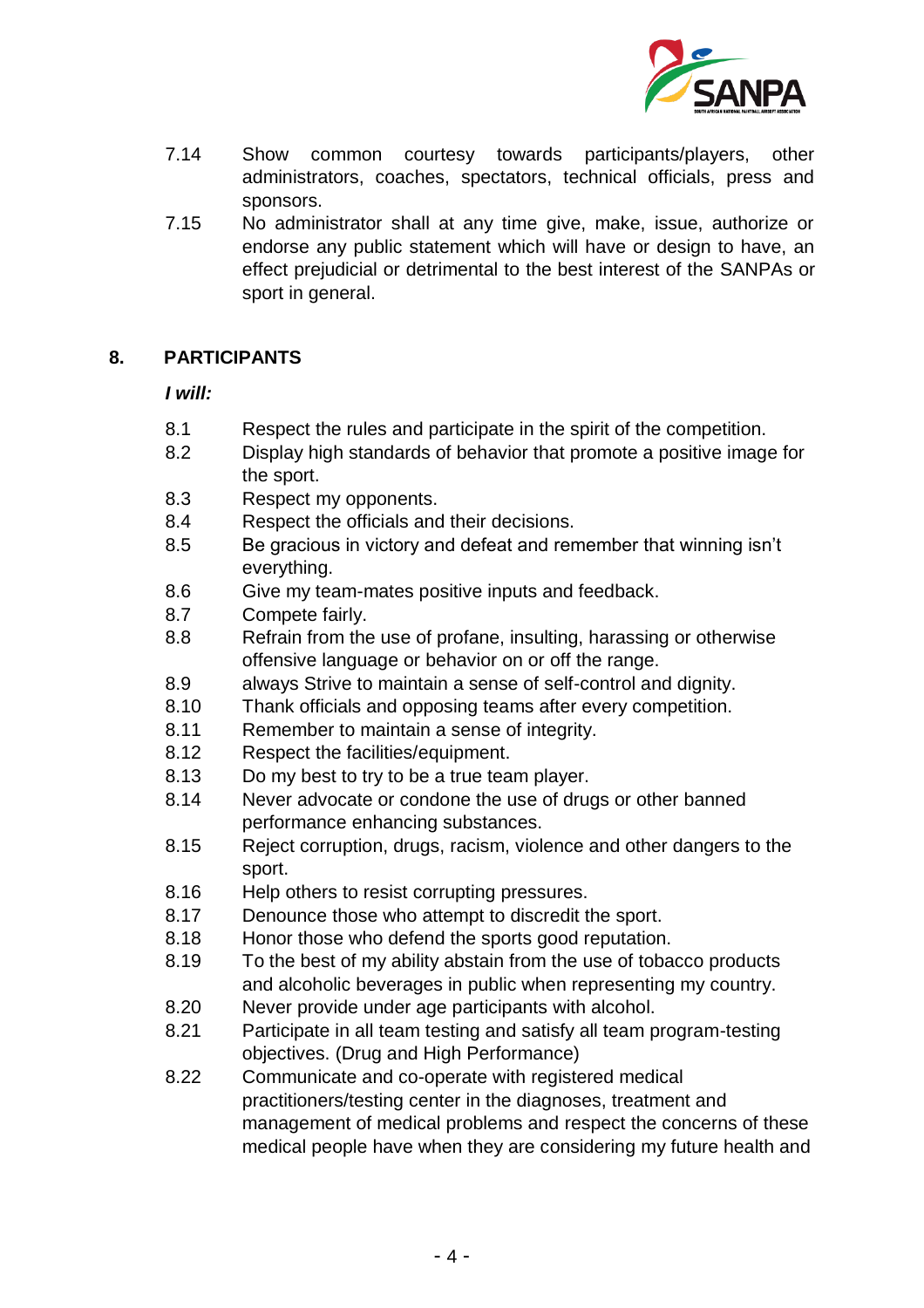

wellbeing and when they are making decisions regarding my ability to continue to compete or train.

- 8.23 Respect other athletes and officials' cultures and beliefs.
- 8.24 Conform to my federation's code of conduct.
- 8.25 Show common courtesy towards administrators, coaches, spectators, technical officials, press and sponsors.
- 8.26 No player/participant shall at any time give, make, issue, authorize or endorse any public statement which will have or design to have, an effect prejudicial or detrimental to the best interest of SANPA or sport in general.

# **9. TECHNICAL OFFICIALS**

*I will:*

- 9.1 Make sure that every athlete has a reasonable opportunity to perform to the best of his or her ability, within the limits of the rules.
- 9.2 Avoid or put an end to any situation that threatens the safety of the athletes.
- 9.3 Strive to maintain a healthy atmosphere and environment for competition.
- 9.4 Not tolerate unacceptable conduct toward officials, athletes, spectators or me.
- 9.5 Be consistent and objective in calling all infractions, regardless of my personal feelings toward a team or individual athlete.
- 9.6 Handle all conflicts firmly but with dignity.
- 9.7 Accept my role as a teacher and role model for fair play.
- 9.8 Be open to discussion and contact with the athletes before and after the competition.
- 9.9 Remain open to constructive criticism and show
- 9.10 Respect and consideration for different points of view.
- 9.11 Obtain proper training and continue to upgrade my officiating skills.
- 9.12 Consistently display high personal standards and project a favorable image of the sport and officiating.
- 9.13 Uphold the international standards.
- 9.14 To the best of my ability abstain from the use of tobacco products and alcoholic beverages in public when officiating and working with officials and athletes.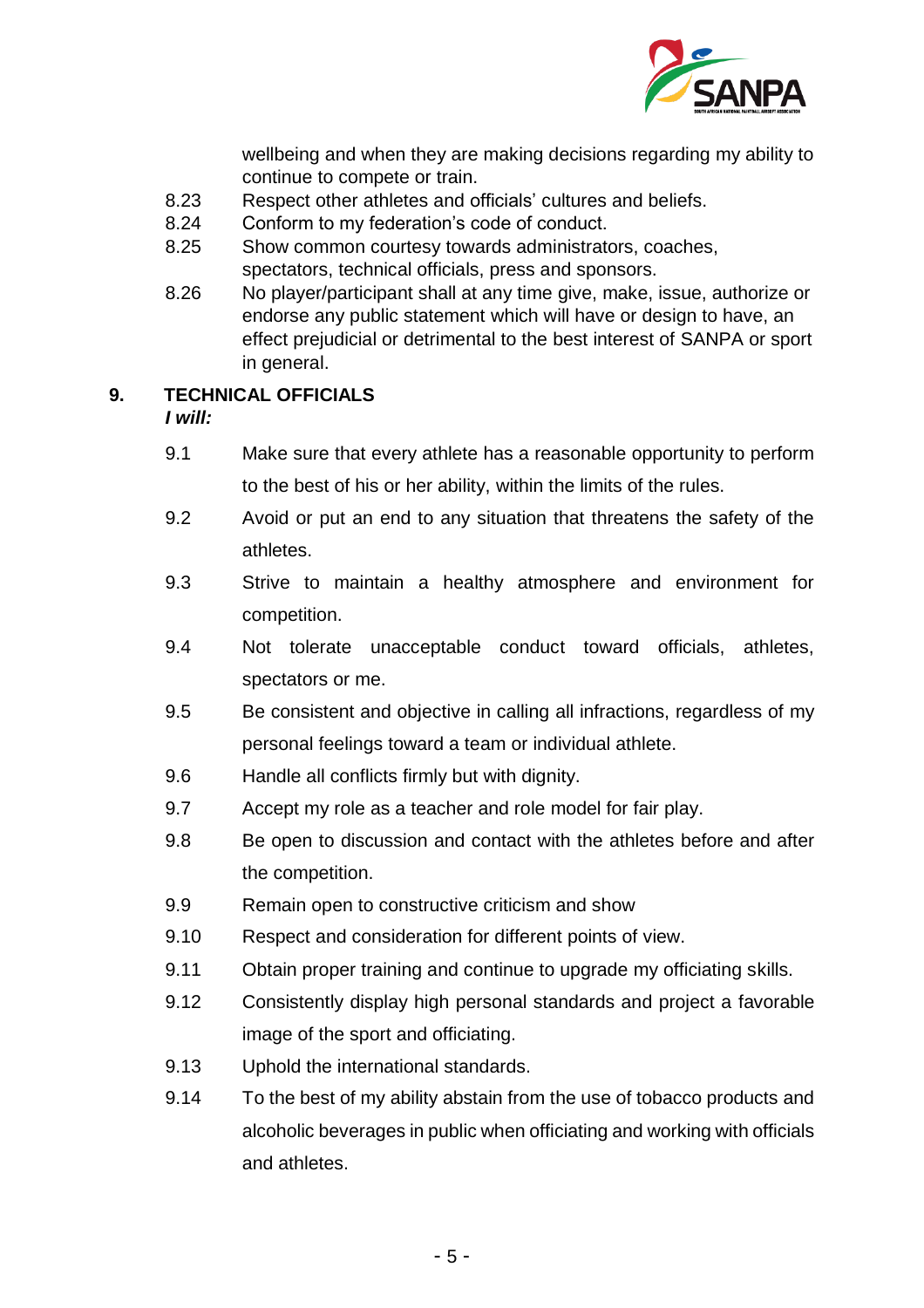

- 9.15 Refrain from the use of profane, insulting, harassing or otherwise offensive language or behavior in the conduct of my duties.
- 9.16 Never advocate or condone the use of drugs or other banned substances.
- 9.17 Conform to my federation's code of conduct.
- 9.18 Show common courtesy towards participants/players, administrators, coaches, spectators, other technical officials, press and sponsors.
- 9.19 No technical official shall at any time give, make, issue, authorize or endorse any public statement which will have or design to have, an effect prejudicial or detrimental to the best interest of SANPA or sport in general.

### **10. COACHES**

*I will:* 

- 10.1 Treat everyone fairly within the context of his or her activity, regardless of gender, place of origin, color, sex, religion, political belief or economic status.
- 10.2 Ensure that confidentiality of participants is maintained.
- 10.3 Teach the athletes how to manage conflict and stress and use good judgment in tough situations.
- 10.4 Be generous with praise and give the team positive inputs and feedback.
- 10.5 Encourage a constructive attitude toward competitions.
- 10.6 Provide an equal opportunity for all to learn skills and further themselves.
- 10.7 Encourage individuals to continue their participation in sport.
- 10.8 Be reasonable when scheduling games and practices.
- 10.9 Teach athletes to play fairly and to respect the rules, officials and opponents.
- 10.10 Ensure that all athletes get equal instruction, support and playing time
- 10.11 Not ridicule or yell at my athletes for making mistakes or for performing poorly.
- 10.12 Within the limits of my control I will make sure that equipment and facilities are safe and match the athlete's ages and abilities.